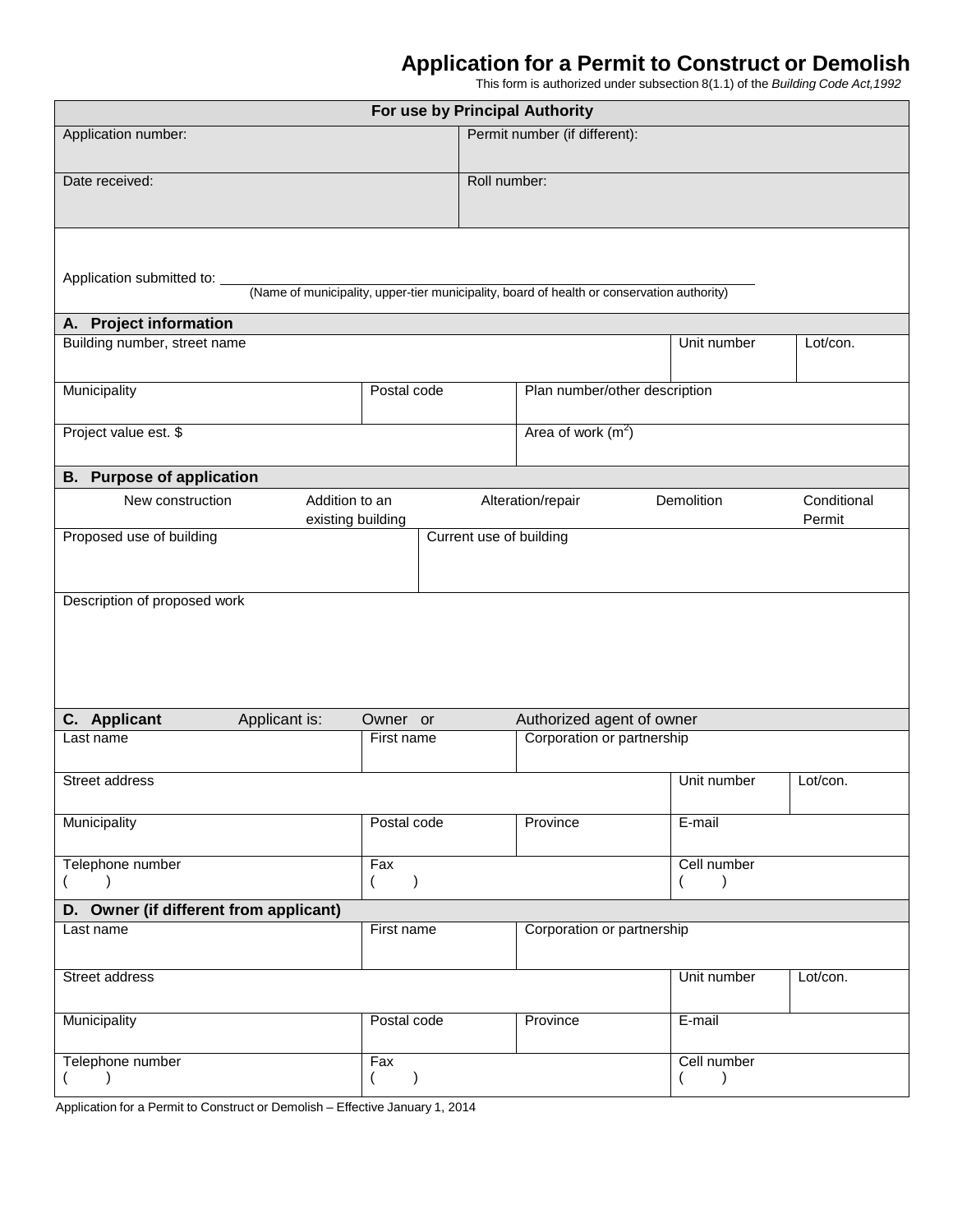| E. Builder (optional)                                                                                                                                                                                          |                                                                                            |                                            |             |               |  |
|----------------------------------------------------------------------------------------------------------------------------------------------------------------------------------------------------------------|--------------------------------------------------------------------------------------------|--------------------------------------------|-------------|---------------|--|
| Last name                                                                                                                                                                                                      | First name                                                                                 | Corporation or partnership (if applicable) |             |               |  |
|                                                                                                                                                                                                                |                                                                                            |                                            |             |               |  |
| Street address                                                                                                                                                                                                 |                                                                                            |                                            | Unit number | Lot/con.      |  |
|                                                                                                                                                                                                                |                                                                                            |                                            |             |               |  |
| Municipality                                                                                                                                                                                                   | Postal code                                                                                | Province                                   | E-mail      |               |  |
|                                                                                                                                                                                                                |                                                                                            |                                            |             |               |  |
| Telephone number                                                                                                                                                                                               | Fax                                                                                        |                                            | Cell number |               |  |
|                                                                                                                                                                                                                |                                                                                            |                                            |             |               |  |
| <b>Tarion Warranty Corporation (Ontario New Home Warranty Program)</b><br>F.                                                                                                                                   |                                                                                            |                                            |             |               |  |
| Is proposed construction for a new home as defined in the Ontario New Home Warranties<br>i.<br>Plan Act? If no, go to section G.                                                                               |                                                                                            |                                            | Yes         | No            |  |
| Is registration required under the Ontario New Home Warranties Plan Act?<br>ii.                                                                                                                                |                                                                                            |                                            | Yes         | No            |  |
|                                                                                                                                                                                                                |                                                                                            |                                            |             |               |  |
| iii. If yes to (ii) provide registration number(s):                                                                                                                                                            |                                                                                            |                                            |             |               |  |
| <b>G. Required Schedules</b>                                                                                                                                                                                   |                                                                                            |                                            |             |               |  |
| i) Attach Schedule 1 for each individual who reviews and takes responsibility for design activities.                                                                                                           |                                                                                            |                                            |             |               |  |
| ii) Attach Schedule 2 where application is to construct on-site, install or repair a sewage system.                                                                                                            |                                                                                            |                                            |             |               |  |
|                                                                                                                                                                                                                |                                                                                            |                                            |             |               |  |
| H. Completeness and compliance with applicable law                                                                                                                                                             |                                                                                            |                                            |             |               |  |
| This application meets all the requirements of clauses 1.3.1.3 (5) (a) to (d) of Division C of the<br>i)                                                                                                       |                                                                                            |                                            | Yes         | No            |  |
| Building Code (the application is made in the correct form and by the owner or authorized agent, all<br>applicable fields have been completed on the application and required schedules, and all required      |                                                                                            |                                            |             |               |  |
| schedules are submitted).                                                                                                                                                                                      |                                                                                            |                                            |             |               |  |
| Payment has been made of all fees that are required, under the applicable by-law, resolution or                                                                                                                |                                                                                            |                                            | Yes         | No            |  |
| application is made.                                                                                                                                                                                           | regulation made under clause $7(1)(c)$ of the Building Code Act, 1992, to be paid when the |                                            |             |               |  |
| ii) This application is accompanied by the plans and specifications prescribed by the applicable by-law,                                                                                                       |                                                                                            |                                            | Yes         | No            |  |
| resolution or regulation made under clause 7(1)(b) of the Building Code Act, 1992.                                                                                                                             |                                                                                            |                                            |             |               |  |
| iii) This application is accompanied by the information and documents prescribed by the applicable by-                                                                                                         | Yes                                                                                        | No                                         |             |               |  |
| law, resolution or regulation made under clause 7(1)(b) of the Building Code Act, 1992 which enable<br>the chief building official to determine whether the proposed building, construction or demolition will |                                                                                            |                                            |             |               |  |
| contravene any applicable law.                                                                                                                                                                                 |                                                                                            |                                            |             |               |  |
| iv) The proposed building, construction or demolition will not contravene any applicable law.                                                                                                                  |                                                                                            |                                            | Yes         | No            |  |
|                                                                                                                                                                                                                |                                                                                            |                                            |             |               |  |
| I. Declaration of applicant                                                                                                                                                                                    |                                                                                            |                                            |             |               |  |
|                                                                                                                                                                                                                |                                                                                            |                                            |             |               |  |
|                                                                                                                                                                                                                |                                                                                            |                                            |             |               |  |
| (print name)                                                                                                                                                                                                   |                                                                                            |                                            |             | declare that: |  |
|                                                                                                                                                                                                                |                                                                                            |                                            |             |               |  |
| The information contained in this application, attached schedules, attached plans and specifications, and other attached<br>1.                                                                                 |                                                                                            |                                            |             |               |  |
| documentation is true to the best of my knowledge.                                                                                                                                                             |                                                                                            |                                            |             |               |  |
| If the owner is a corporation or partnership, I have the authority to bind the corporation or partnership.<br>2.                                                                                               |                                                                                            |                                            |             |               |  |
|                                                                                                                                                                                                                |                                                                                            |                                            |             |               |  |
| Date                                                                                                                                                                                                           | Signature of applicant                                                                     |                                            |             |               |  |

Personal information contained in this form and schedules is collected under the authority of subsection 8(1.1) of the *Building Code Act, 1992*, and will be used in the administration and enforcement of the *Building Code Act, 1992*. Questions about the collection of personal information may be addressed to: a) the Chief Building Official of the municipality or upper-tier municipality to which this application is being made, or, b) the inspector having the powers and duties of a chief building official in relation to sewage systems or plumbing for an upper-tier municipality, board of health or conservation authority to whom this application is made, or, c) Director, Building and Development Branch, Ministry of Municipal Affairs and Housing 777 Bay St., 2nd Floor. Toronto, M5G 2E5 (416) 585-6666.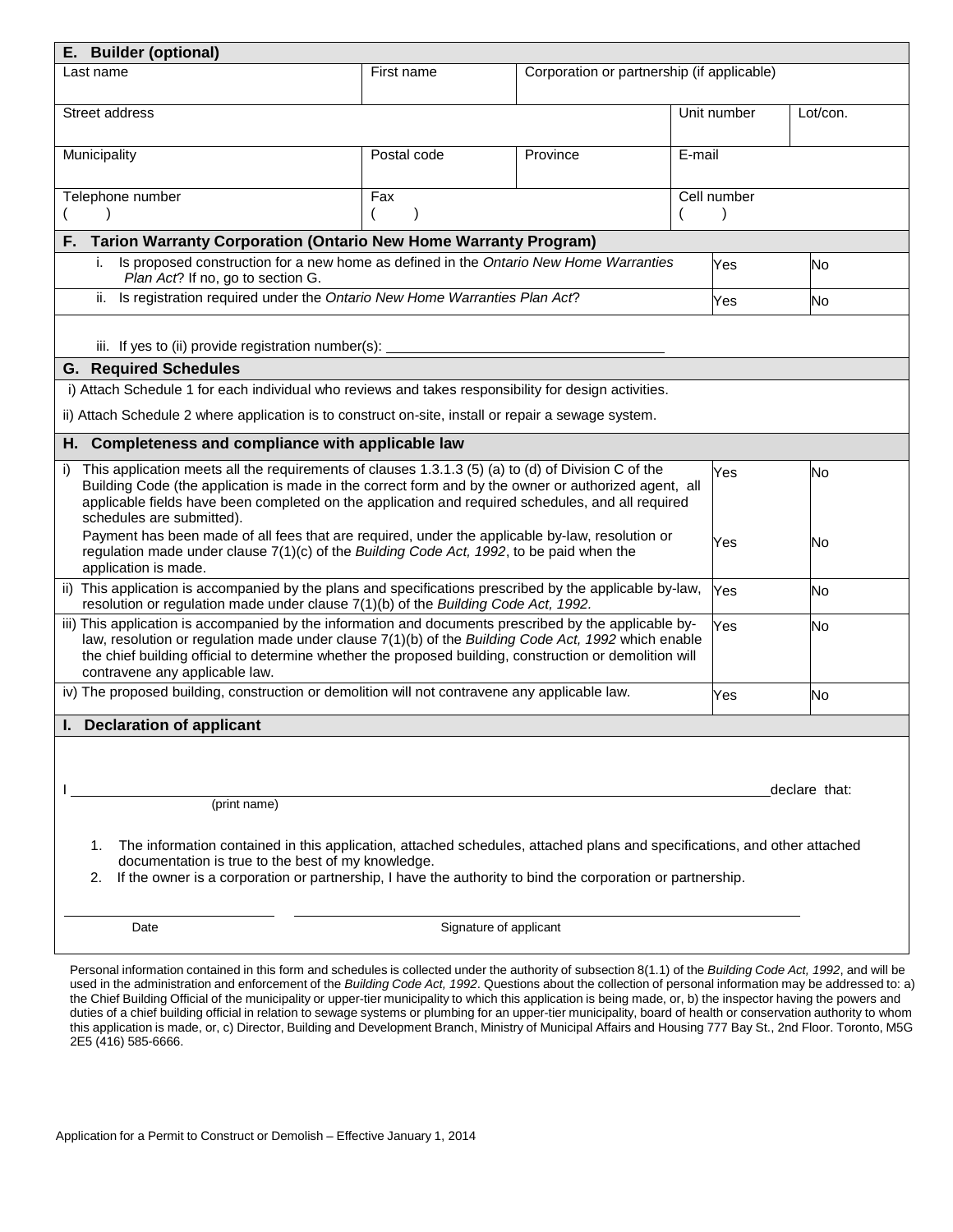## **Schedule 1: Designer Information**

Use one form for each individual who reviews and takes responsibility for design activities with respect to the project.

| A. Project Information                                                                                                                                                                                                                                                                                                           |                                                                                            |                                |          |                            |  |
|----------------------------------------------------------------------------------------------------------------------------------------------------------------------------------------------------------------------------------------------------------------------------------------------------------------------------------|--------------------------------------------------------------------------------------------|--------------------------------|----------|----------------------------|--|
| Building number, street name                                                                                                                                                                                                                                                                                                     |                                                                                            |                                | Unit no. | Lot/con.                   |  |
| Municipality                                                                                                                                                                                                                                                                                                                     | Postal code                                                                                | Plan number/ other description |          |                            |  |
| B. Individual who reviews and takes responsibility for design activities                                                                                                                                                                                                                                                         |                                                                                            |                                |          |                            |  |
| Name                                                                                                                                                                                                                                                                                                                             |                                                                                            | Firm                           |          |                            |  |
| Street address                                                                                                                                                                                                                                                                                                                   |                                                                                            |                                | Unit no. | Lot/con.                   |  |
| Municipality                                                                                                                                                                                                                                                                                                                     | Postal code                                                                                | Province                       | E-mail   |                            |  |
| Telephone number                                                                                                                                                                                                                                                                                                                 | Fax number                                                                                 | Cell number                    |          |                            |  |
|                                                                                                                                                                                                                                                                                                                                  |                                                                                            |                                |          |                            |  |
| C. Design activities undertaken by individual identified in Section B. [Building Code Table 3.5.2.1. of<br><b>Division C]</b>                                                                                                                                                                                                    |                                                                                            |                                |          |                            |  |
| House                                                                                                                                                                                                                                                                                                                            |                                                                                            | HVAC - House                   |          | <b>Building Structural</b> |  |
| <b>Small Buildings</b>                                                                                                                                                                                                                                                                                                           |                                                                                            | <b>Building Services</b>       |          | Plumbing - House           |  |
| Large Buildings                                                                                                                                                                                                                                                                                                                  |                                                                                            | Detection, Lighting and Power  |          | Plumbing - All Buildings   |  |
| <b>Complex Buildings</b><br>Description of designer's work                                                                                                                                                                                                                                                                       |                                                                                            | Fire Protection                |          | On-site Sewage Systems     |  |
| D. Declaration of Designer<br>declare that (choose one as appropriate):<br>(print name)<br>I review and take responsibility for the design work on behalf of a firm registered under subsection 3.2.4.of Division<br>C, of the Building Code. I am qualified, and the firm is registered, in the appropriate classes/categories. |                                                                                            |                                |          |                            |  |
| Individual BCIN: New York Changes and Changes and Changes and Changes and Changes and Changes and Changes and Changes and Changes and Changes and Changes and Changes and Changes and Changes and Changes and Changes and Chan                                                                                                   |                                                                                            |                                |          |                            |  |
| Firm BCIN:                                                                                                                                                                                                                                                                                                                       |                                                                                            |                                |          |                            |  |
| I review and take responsibility for the design and am qualified in the appropriate category as an "other designer"<br>under subsection 3.2.5.of Division C, of the Building Code.<br>Individual BCIN:                                                                                                                           |                                                                                            |                                |          |                            |  |
| Basis for exemption from registration:                                                                                                                                                                                                                                                                                           |                                                                                            |                                |          |                            |  |
| The design work is exempt from the registration and qualification requirements of the Building Code.<br>Basis for exemption from registration and qualification:                                                                                                                                                                 |                                                                                            |                                |          |                            |  |
| I certify that:                                                                                                                                                                                                                                                                                                                  |                                                                                            |                                |          |                            |  |
| The information contained in this schedule is true to the best of my knowledge.<br>1.<br>I have submitted this application with the knowledge and consent of the firm.<br>2.                                                                                                                                                     |                                                                                            |                                |          |                            |  |
| Date                                                                                                                                                                                                                                                                                                                             | <u>Signature of Designer and Communications of Designer and Communications of Designer</u> |                                |          |                            |  |
|                                                                                                                                                                                                                                                                                                                                  |                                                                                            |                                |          |                            |  |

- 1. For the purposes of this form, "individual" means the "person" referred to in Clause 3.2.4.7(1) (c).of Division C, Article 3.2.5.1. of Division C, and all other persons who are exempt from qualification under Subsections 3.2.4. and 3.2.5. of Division C.
- 2. Schedule 1 is not required to be completed by a holder of a license, temporary license, or a certificate of practice, issued by the Ontario Association of Architects. Schedule 1 is also not required to be completed by a holder of a license to practise, a limited license to practise, or a certificate of authorization, issued by the Association of Professional Engineers of Ontario.